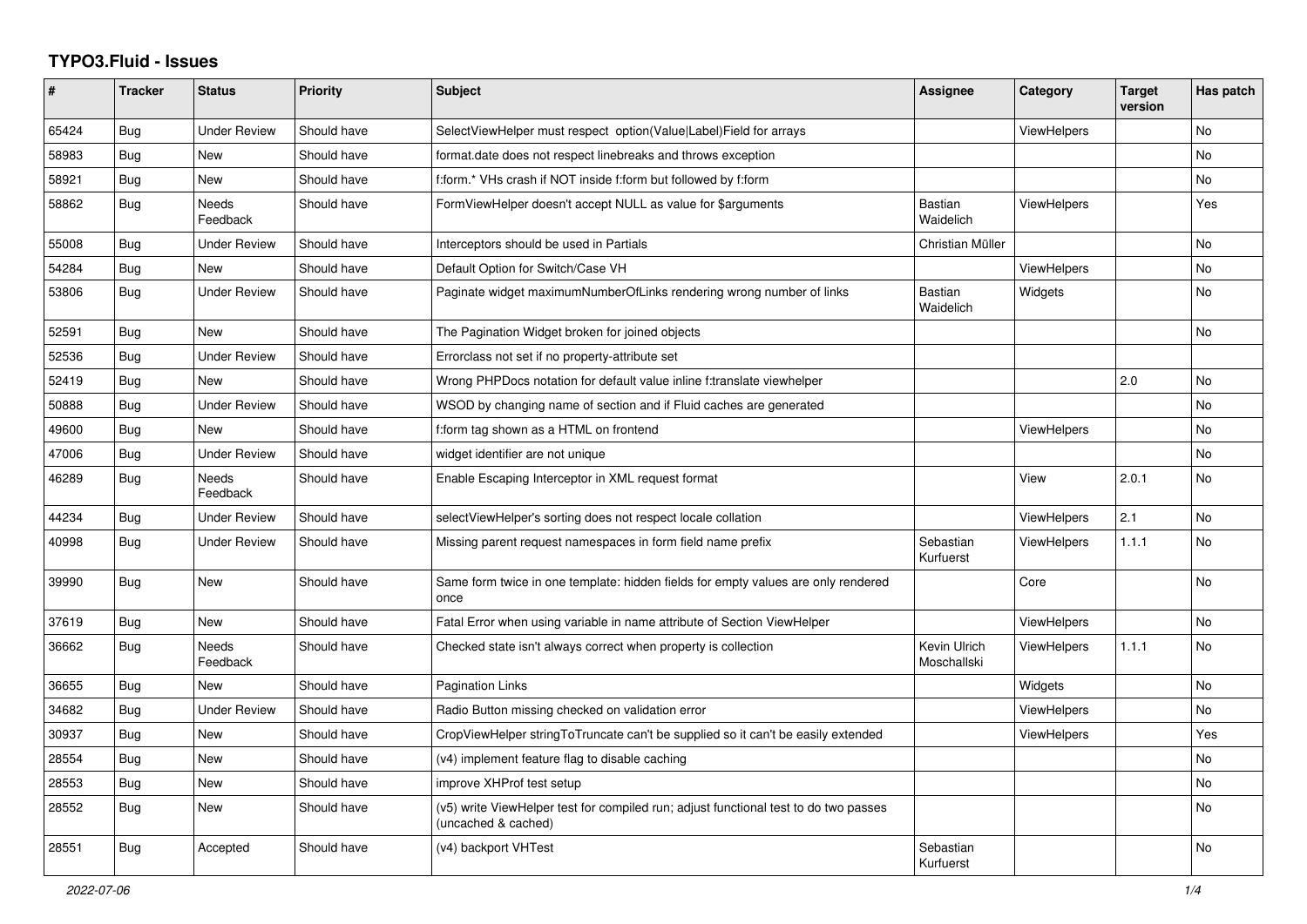| #     | <b>Tracker</b> | <b>Status</b>            | <b>Priority</b> | <b>Subject</b>                                                                        | <b>Assignee</b>        | Category           | <b>Target</b><br>version | Has patch |
|-------|----------------|--------------------------|-----------------|---------------------------------------------------------------------------------------|------------------------|--------------------|--------------------------|-----------|
| 28550 | Bug            | New                      | Should have     | (v4) make widgets cacheable, i.e. not implement childnodeaccess interface             |                        |                    |                          | No        |
| 28549 | Bug            | New                      | Should have     | make widgets cacheable, i.e. not implement childnodeaccess interface                  |                        |                    |                          | No        |
| 13045 | <b>Bug</b>     | New                      | Should have     | Entity decode of strings are different between if-conditions and output of variable   |                        |                    |                          |           |
| 12863 | Bug            | New                      | Should have     | Attributes of a viewhelper can't contain a '-'                                        | Sebastian<br>Kurfuerst | Core               |                          | No        |
| 8648  | Bug            | New                      | Should have     | format.crop ViewHelper should support all features of the crop stdWrap function       |                        | ViewHelpers        |                          | No.       |
| 3481  | <b>Bug</b>     | New                      | Should have     | Use ViewHelperVariableContainer in PostParseFacet                                     |                        | Core               |                          | No        |
| 60856 | Bug            | New                      | Must have       | Target attribute not supported by the form viewhelper                                 |                        | ViewHelpers        |                          | Yes       |
| 59057 | Bug            | <b>Under Review</b>      | Must have       | Hidden empty value fields shoud be disabled when related field is disabled            | Bastian<br>Waidelich   | ViewHelpers        |                          | No        |
| 57885 | Bug            | New                      | Must have       | Inputs are cleared from a second form if the first form produced a vallidation error  |                        |                    |                          | No        |
| 51239 | Bug            | <b>Under Review</b>      | Must have       | AbstractViewHelper use incorrect method signature for "\$this->systemLogger->log()"   | Adrian Föder           | Core               |                          | Yes       |
| 49038 | Bug            | New                      | Must have       | form.select does not select the first item if prependOptionValue is used              |                        |                    |                          | No        |
| 45384 | Bug            | <b>New</b>               | Must have       | Persisted entity object in widget-configuration cannot be deserialized (after reload) |                        | Widgets            | 2.0.1                    | No        |
| 40064 | Bug            | New                      | Must have       | Multiselect is not getting persisted                                                  |                        | <b>ViewHelpers</b> |                          | No        |
| 38369 | Bug            | New                      | Must have       | Resource ViewHelpers should not fall back to request package                          |                        | View               |                          | No        |
| 33628 | Bug            | <b>Needs</b><br>Feedback | Must have       | Multicheckboxes (multiselect) for Collections don't work                              | Christian Müller       | ViewHelpers        |                          | No        |
| 33551 | Bug            | New                      | Must have       | View helper values break out of a partial scope                                       | Sebastian<br>Kurfuerst | Core               |                          | No        |
| 27607 | Bug            | New                      | Must have       | Make Fluid comparisons work when first element is STRING, second is NULL.             |                        | Core               |                          | No        |
| 62346 | Feature        | <b>New</b>               | Could have      | f:comment should have high precende                                                   |                        | Core               | 3.x                      | No.       |
| 60181 | Feature        | New                      | Could have      | Caching mechanism for Fluid Views/Templates                                           |                        | View               |                          | No        |
| 48355 | Feature        | New                      | Could have      | Assign output of viewhelper to template variable for further processing.              |                        |                    |                          |           |
| 36559 | Feature        | New                      | Could have      | New widget progress bar                                                               |                        |                    |                          | Yes       |
| 30555 | Feature        | New                      | Could have      | Make TagBuilder more extensible                                                       |                        | Core               |                          | No        |
| 10472 | Feature        | New                      | Could have      | Fluid Standalone distribution                                                         |                        | Core               |                          | No.       |
| 9005  | Feature        | Accepted                 | Could have      | Fluid Template Analyzer (FTA)                                                         | Sebastian<br>Kurfuerst |                    |                          |           |
| 8989  | Feature        | Needs<br>Feedback        | Could have      | Search path for fluid template files                                                  |                        | View               |                          | No        |
| 7608  | Feature        | New                      | Could have      | Configurable shorthand/object accessor delimiters                                     |                        | Core               |                          | Yes       |
| 3725  | Feature        | New                      | Could have      | CSS Engine                                                                            | Christian Müller       | ViewHelpers        |                          | No        |
| 1907  | Feature        | New                      | Could have      | Default values for view helpers based on context                                      |                        | Core               |                          |           |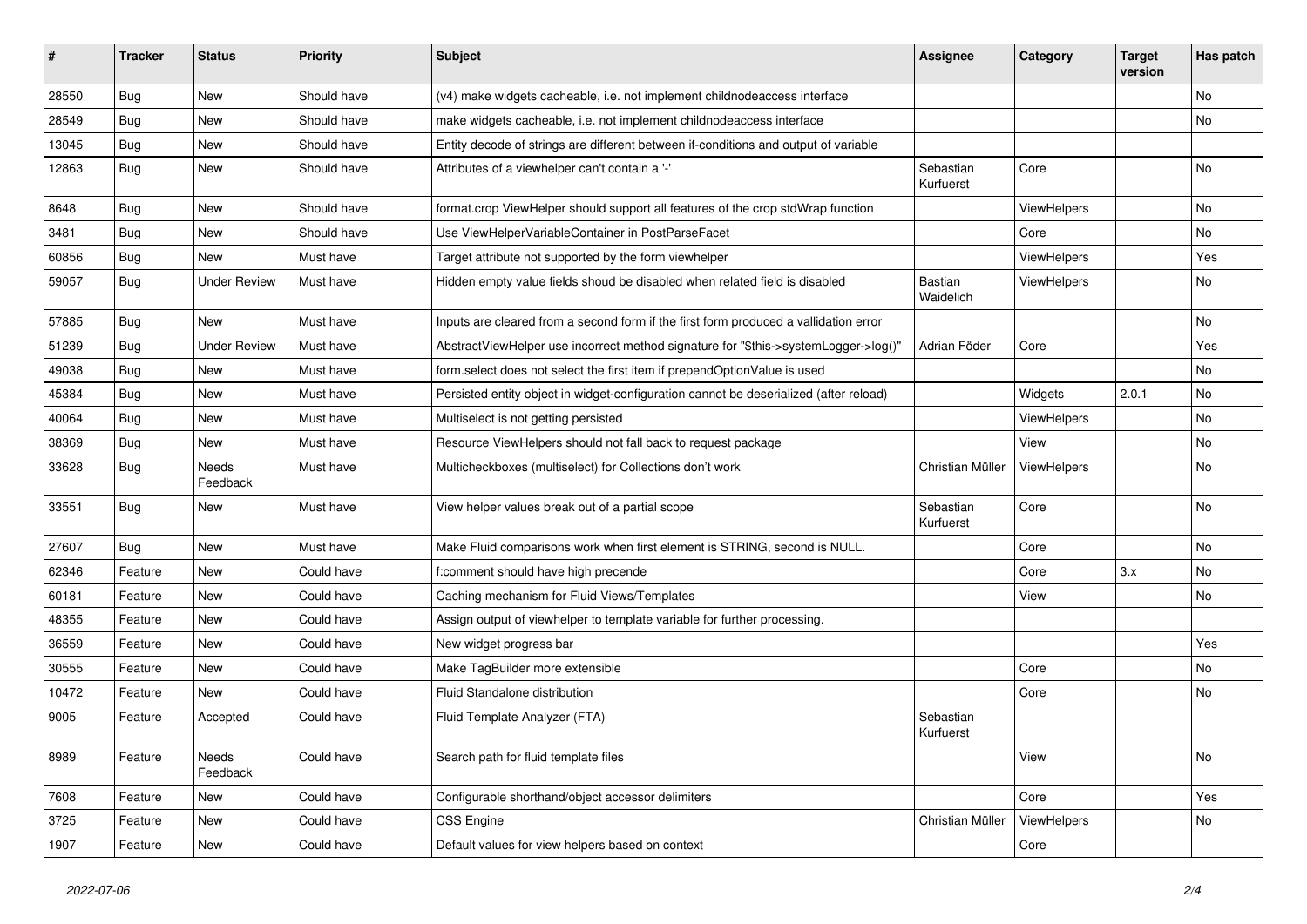| ∦     | <b>Tracker</b> | <b>Status</b>       | <b>Priority</b>      | Subject                                                                                       | Assignee               | Category    | <b>Target</b><br>version | Has patch |
|-------|----------------|---------------------|----------------------|-----------------------------------------------------------------------------------------------|------------------------|-------------|--------------------------|-----------|
| 60271 | Feature        | New                 | Should have          | Paginate viewhelper, should also support arrays                                               |                        |             |                          | No        |
| 60003 | Feature        | New                 | Should have          | Add required-Attribute to f:form.password                                                     |                        | ViewHelpers |                          | No        |
| 52640 | Feature        | <b>Under Review</b> | Should have          | Create an UnlessViewHelper as opposite to the IfViewHelper                                    | Marc Neuhaus           |             |                          | No        |
| 51277 | Feature        | New                 | Should have          | ViewHelper context should be aware of actual file occurrence                                  |                        |             |                          | No        |
| 49756 | Feature        | <b>Under Review</b> | Should have          | Select values by array key in checkbox viewhelper                                             |                        |             |                          | No        |
| 46545 | Feature        | New                 | Should have          | Better support for arrays in options of SelectViewHelper                                      |                        |             |                          | No        |
| 46257 | Feature        | <b>Under Review</b> | Should have          | Add escape sequence support for Fluid                                                         |                        | Core        |                          | No        |
| 45345 | Feature        | Needs<br>Feedback   | Should have          | Easy to use comments for fluid that won't show in output                                      |                        |             |                          |           |
| 45153 | Feature        | <b>New</b>          | Should have          | f:be.menus.actionMenuItem - Detection of the current select option is insufficient            |                        |             |                          | No        |
| 43346 | Feature        | <b>Under Review</b> | Should have          | Allow property mapping configuration via template                                             | Karsten<br>Dambekalns  | ViewHelpers | 2.1                      | No        |
| 42397 | Feature        | New                 | Should have          | Missing viewhelper for general links                                                          |                        |             |                          | No        |
| 40081 | Feature        | <b>New</b>          | Should have          | Allow assigned variables as keys in arrays                                                    |                        |             |                          | No        |
| 39936 | Feature        | New                 | Should have          | registerTagAttribute should handle default values                                             |                        | ViewHelpers |                          | No        |
| 38130 | Feature        | New                 | Should have          | Checkboxes and multiple select fields should have an assignable default value                 |                        |             |                          | No        |
| 37095 | Feature        | New                 | Should have          | It should be possible to set a different template on a Fluid TemplateView inside an<br>action | Christopher<br>Hlubek  |             |                          | No        |
| 36410 | Feature        | New                 | Should have          | Allow templates to send arguments back to layout                                              |                        | ViewHelpers |                          | No        |
| 33394 | Feature        | Needs<br>Feedback   | Should have          | Logical expression parser for BooleanNode                                                     | <b>Tobias Liebig</b>   | Core        |                          | No        |
| 33215 | Feature        | <b>New</b>          | Should have          | RFC: Dynamic values in ObjectAccess paths                                                     |                        |             |                          | No        |
| 31955 | Feature        | New                 | Should have          | f:uri.widget                                                                                  |                        | Widgets     |                          | No        |
| 9514  | Feature        | New                 | Should have          | Support explicit Array Arguments for ViewHelpers                                              |                        |             |                          |           |
| 5933  | Feature        | Accepted            | Should have          | Optional section rendering                                                                    | Sebastian<br>Kurfuerst | ViewHelpers |                          | No        |
| 4704  | Feature        | New                 | Should have          | Improve parsing exception messages                                                            |                        | Core        |                          |           |
| 3291  | Feature        | Needs<br>Feedback   | Should have          | Cacheable viewhelpers                                                                         |                        |             |                          | No        |
| 51100 | Feature        | New                 | Must have            | Links with absolute URI should have the option of URI Scheme                                  |                        | ViewHelpers |                          | No        |
| 26664 | Task           | New                 | Won't have this time | Clean up Form ViewHelpers                                                                     |                        | ViewHelpers |                          | No        |
| 26658 | Task           | New                 | Won't have this time | Make Form ViewHelpers consistent                                                              |                        | ViewHelpers |                          | No        |
| 34309 | Task           | New                 | Could have           | Unknown ViewHelpers cause exception - should be handled more graceful                         |                        | ViewHelpers |                          | No        |
| 56237 | Task           | New                 | Should have          | in-line (Condition) ViewHelpers should not evaluate on parsing                                |                        |             |                          | No        |